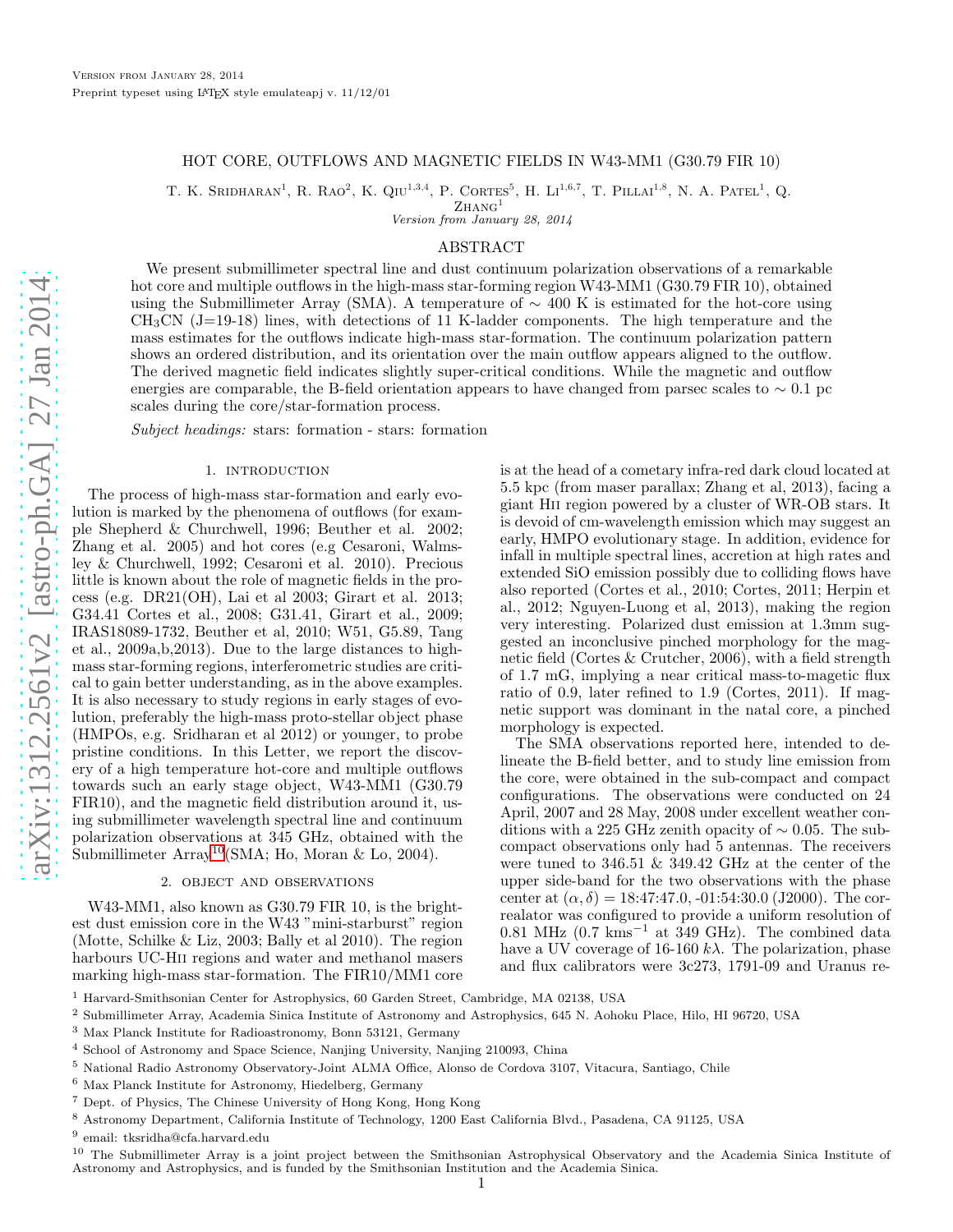spectively. Standard data reduction procedures were used under MIRIAD. A discussion of the SMA polarimetry system can be found in Marrone et al. (2006) and Marrone & Rao (2008). For continuum, multi-frequency synthesis was used to combine the two data sets with slightly differing frequencies, by 3 GHz, for the two tracks.

#### 3. continuum emission and magnetic field

The continuum emission, mapped using the combined data from the two configurations at a beam size of  $2.5'' \times 2.1''$ , shows multiple peaks (fig. 1) with integrated fluxes and masses in the range 1−10 Jy and 100−1000  $M_{\odot}$ (Table 1 ). All the parameters of the cores were obtained by gaussian fitting and deconvolution. The masses were estimated following Hildebrand (1983), using a dust absorption coefficient of 2 cm<sup>2</sup>g<sup>-1</sup> at 343 GHz (Ossenkopf & Henning 1994), a gas-to-dust ratio of 100 and a temperature of 25 K from SED fitting (Bally et al 2010) for all cores except the hot core A (see section 4), where a range of 25K - 300 K was used.

The continuum emission shows polarization at the level of 0.5 - 15 %, exhibiting the well known polarization hole phenomenon, with the lowest polarization fractions occuring at the highest Stokes I intensities. Assuming that the polarization is due to magnetically aligned dust grains, the derived B field orientations are shown in Fig. 2. The orientation of the polarization shows an ordered pattern, consistent with previous measurements (Cortes & Crutcher, 2006) while reaching a factor of 2 better resolution. It changes significantly over the map and can be decomposed into three regions corresponding to the dust peaks A, B-E and the much weaker C-D. The position angles are approximately perpendicular to each other between A and B-E. The statistics of the position angles are presented in Table 2. The measurements include 50 detections with  $3\sigma$  or better signal to noise ratio and 17 with  $2\sigma$ . The intrinsic dispersion of the position angle of the polarization,  $\delta\phi$ , is calculated by subtracting in quadrature an average position angle measurement error of 7.5 degree, arising from a 5 mJy rms on the Q and U images, from the observed rms of the position angles,  $\sigma_{PA}$ .

For the region B-E, with the most numerous data points, we estimate the strength of the B-field using the Chandrasekhar-Fermi method. Following Crutcher et al (2004),

$$
B_{pos} = 9.3 \times n(H_2)^{0.5} \delta V / \delta \phi
$$

where  $B_{pos}$ ,  $n(H_2)$ ,  $\delta V$  and  $\delta \phi$  are the plane-of-sky B-field  $(\mu G)$ , density  $(\text{cm}^{-3})$ , FWHM of the turbulent velocity dispersion (kms<sup>−</sup><sup>1</sup> ) and the B-field position angle dispersion (degree) respectively. We estimate  $n(H_2)$  to be  $10^7$ cm<sup>−</sup><sup>3</sup> by combining the masses of cores B and E and a size of  $5''$ . For  $\delta V$  we use a value of 3 kms<sup>-1</sup> from the single dish  $HCO<sup>+</sup>$  measurement of Cortes (2010) with a 20′′ beam, thus avoiding any interferometric spatial filtering. The CH<sub>3</sub>CN linewidth, on a much smaller  $\sim 1''$ spatial scale, is still similar at  $5 \text{ km s}^{-1}$  (section 4) and we consider the single dish measurement to be more representative of the velocity dispersion over the  $\sim 7''$  region over which the position angle dispersion is measured. The resulting  $B_{pos}$  is 6 mG. The mass-to-flux ratio estimated

from these numbers is 3.5, and  $\sim$  1 when a statistical geometric correction is applied, implying a critical to slightly super-critical condition. This is consistent with previous measurements (Cortes & Crutcher 2006; Cortes, 2011) and would suggest that similar conditions are maintained on smaller spatial scales. Nevertheless, we caution that these estimates are subject to large uncertainties.

## 4. hot core

Strong emission from several hot-core species was detected towards core A. Cores B and C also show emission at much weaker levels. Here, we focus on the remarkable  $CH_3CN(J=19-18)$  emission from core A, where 11 K-ladder components were detected. The integrated emission and spectrum are shown in figures 1 & 3 respectively. This data set only consists of the compact configuration observations and has a beam size of  $2.1'' \times 1''$ . The emission is marginally resolved with a source size of  $1.5'' \times 0.6''$  $(8000 \times 3000 \text{ AU})$ . The detection of a large number of lines from the K-ladder suggests a high temperature, the energy level for the  $K = 10$  line being 885 K. The lowest K lines are optically thick, as seen from their being about the same strength. Assuming all the K components are in LTE and trace the same gas, a grid search  $\chi^2$  minimization was used to fit for temperature, column density and source size, including optical depth effects (Qiu & Zhang 2009). Using the  $K = 2$  to 10 components (fig. 3), we get 300 K,  $2\times10^{17}$  cm<sup>-2</sup> and 0.6″ (3000 AU) for the temperature, column density and source size. Fitting only for the optically thin high K components 7-10, the values are  $420K, 4 \times 10^{16}$ cm<sup>-2</sup> and 1.2″. A systemic velocity of 101.5 kms<sup>-1</sup> was determined and the line width was set at  $5 \text{ km s}^{-1}$  guided by gaussian fits to the  $K = 3.4$  and 9 components, which appear to be free from blending, and the quality of the fit to the ladder. Such high temperatures are uncommon and only seen in a few other cases, some examples being Orion BN/KL (∼ 400 K, Wilson et al 1993, Goddi et al 2011) and W51 IRS2 ( $\sim$  310 K, Mauersberger, Henkel & Wilson, 1987). For comparison, the source size and luminosity can be used to obtain an independent estimate of the temperature. Taking the luminosity from SED fits of  $3 \times 10^4$  L<sub>⊙</sub> (Bally et al 2010; Herpin et al 2012), following Scoville & Kwan (1976; also Scoville 2012), a dust temperature of 70-120 K (depening on opacity) is obtained for a radial distance of 2500 AU (geometric mean of the semi major and minor axes), assuming heating by stellar radiation. The Herpin et al model also shows a lower temperature ( $\sim 150$  K; as shown in their fig. 5) for the 2500 AU distance. If this dust temperature also characterizes  $CH<sub>3</sub>CN$  excitation (Doty et al 2010), its disagreement with the measured temperature of 300-400K points to the possibility that stellar heating alone may not be sufficient to account for the hot CH3CN. More detailed modeling and corroboration from other data will be needed for further clarity. In summary, we suggest that a high-mass protocluster may be forming here within a compact  $\sim 0.01$  pc radius region, although we do not yet have evidence for multiplicity.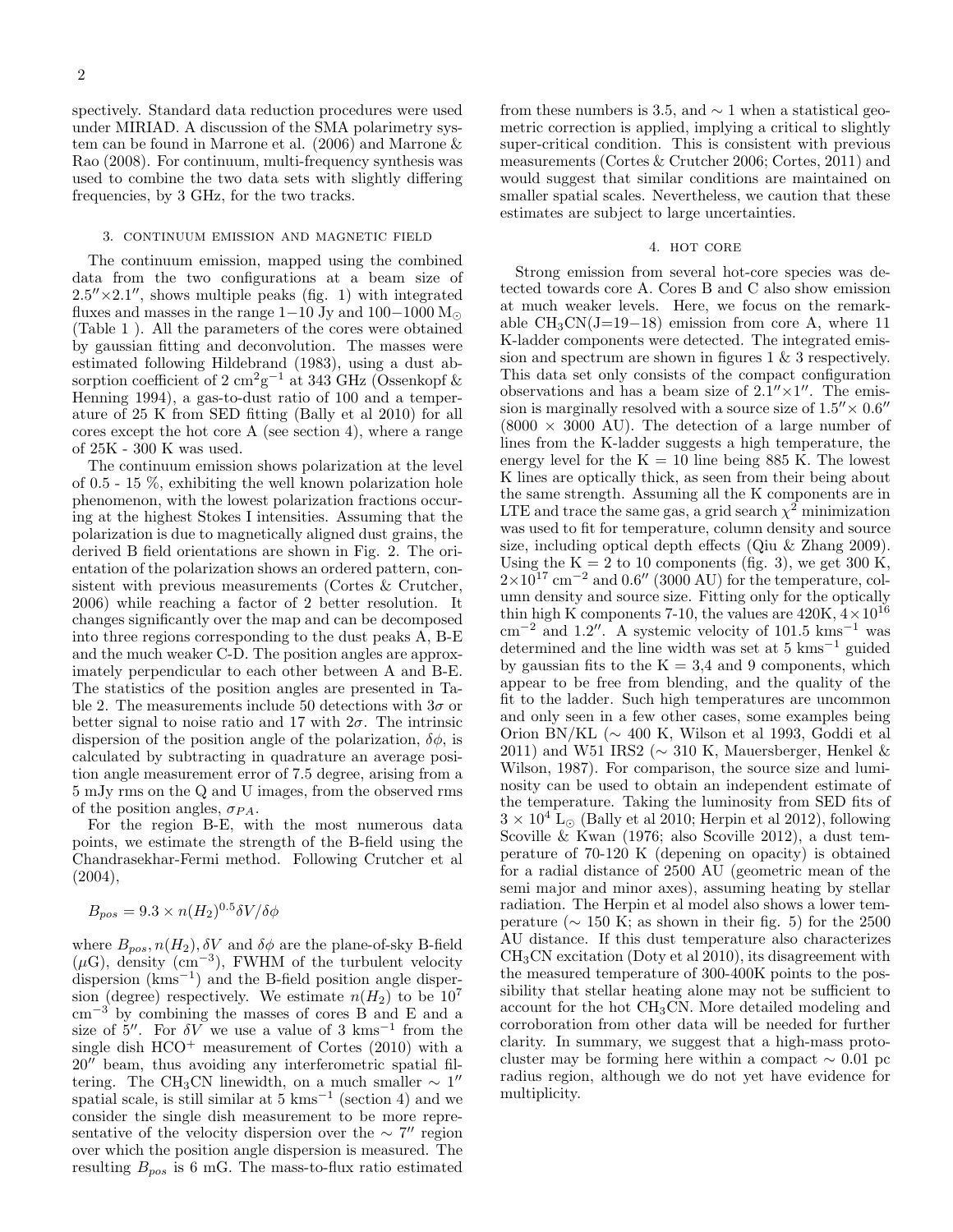Table 1: Continuum Emission

| TD. | R.A         | DEC          | $\Delta$ RA. $\Delta$ DEC | Peak, Err | Intg.   | Mai               | Min               | PА  | Mass            |
|-----|-------------|--------------|---------------------------|-----------|---------|-------------------|-------------------|-----|-----------------|
|     | (J2000.0)   | (J2000.0)    | $^{\prime\prime}$         | Jv/bm     | Jv      | $^{\prime\prime}$ | $^{\prime\prime}$ | K   | $\rm M_{\odot}$ |
| A   | 18:47:47.00 | $-1:54:26.6$ | $0.1\;0.1$                | 7.9, 0.61 | 11.5    | 1.7               | 1.3               | -52 | $920 - 80$      |
| В   | 18:47:46.86 | $-1:54:29.7$ | $0.2\;0.2$                | 3.5, 0.52 | 6.2     | 2.1               | 1.9               | -63 | 500             |
| C   | 18:47:46.41 | $-1:54:32.9$ | $0.2\;0.2$                | 1.9, 0.26 | 3.7     | 2.7               | 1.7               | 63  | 300             |
| D   | 18:47:46.69 | $-1:54:32.3$ | $0.2\;0.2$                | 1.1, 0.15 | 1.9     | 2.1               | $1.5\,$           | -69 | 150             |
| E   | 18:47:47.05 | $-1:54:31.0$ | $0.2\;0.2$                | 1.2, 0.16 | $1.6\,$ | 1.7               | 0.9               | 28  | 130             |
| F   | 18:47:46.55 | $-1:54:23.1$ | $0.1\;0.2$                | 0.7, 0.08 | 1.4     | 3.4               | 0.9               | 22  | 110             |

all masses estimated using a temperature of 25 K; core A used 25 & 300 K.

Table 2: Polarization and Outflow Position Angles

| region          | $PA_{mean}$ | $\sigma_{PA}$ | Ò⊄                           | Number of                   |
|-----------------|-------------|---------------|------------------------------|-----------------------------|
|                 | deg.        | deg.          | $\deg$                       | pixels                      |
|                 | $-39$       | 14            | 12                           | 13                          |
| $\rm\,B/E$      | 29          | 17            | 15                           | 45                          |
|                 | 5           | 8             | 3                            | 9                           |
| All             | 13          | 31            | 30                           | 67                          |
| large $scale11$ | 175         | $\pm 14$      |                              |                             |
| $OF-1$          | 136         |               |                              |                             |
| $OF-2$          | 135         |               |                              |                             |
| $OF-3$          | 173         |               |                              |                             |
|                 |             |               | $\mathbf{L}$<br>$\mathbf{r}$ | 0.010<br>п.<br>$\mathbf{r}$ |

Dotson et al., 2010

# 5. OUTFLOWS

The outflows are mapped and studied using  $CO(3-2)$ emission. The CO data only consist of sub-compact array observations and thus have a poorer spatial resolution of 5''. The CO line shows emission to large ( $\sim \pm 70 \text{ km s}^{-1}$ ) velocities. In Fig 2, we present integrated emission over the velocity ranges  $60-90$  and  $120-165$  kms<sup>-1</sup>, with the systemic velocity based on our CH3CN data being 101.5 kms<sup>−</sup><sup>1</sup> . The CO emission appears to trace three bipolar outflows, two of which are associated with the cores C and F (OF-3 and OF-2 respectively) and the third is centered between core A and B (OF-1). Higher resolution observations will be needed to clarify the location of the driving source for OF-1. Outflows 1 and 2 are oriented the same way but with opposed red and blue lobes. The the velocity ranges used were chosen to best delineate the outflows. We estimate outflow masses for the three outflows following the approach in Garden et al (1991). Assuming optically thin emission the outflow masses derived are 12, 11 and 14  $M_{\odot}$  for OF-1,2 aad 3 respectively, for an excitation temperature 20 K. Based on the single dish CO(3-2) brightness temperature from Cortes et al (2011), 20 K was taken to be the lower limit and the mass estimate is not very sensitive to temperature, staying within a factor of two for temperatures upto 180 K. The massive outflows imply high-mass star formation. The outflows have time scales of  $\sim 10^4$  years, estimated using outflow extents and velocities of  $5''$  ( $\sim 0.1$  pc) and  $25 \text{ km s}^{-1}$ , pointing to their youth.

## 6. summary & discussion

Our observations show multiple high-mass star formation in the W43-MM1 region. A compact hot core detected in a number of spectral lines has a temperature of  $\sim 400$  $K$ , derived from  $CH<sub>3</sub>CN$  emission. This high temperature can help in the investigation of high temperature chem-

istry probed by other spectral lines being studied (not included in this letter). Multiple massive outflows were mapped in CO. Dust polarization measurements over the main outflow show an alignment between the outflow and the B-field orientation on the plane of the sky.

We now seek to compare our results with measurements of larger scale B-field reported by Dotson et al (2010). These single dish measurements obtained with the CSO/Hertz have a beam size of  $\sim 18''$ . While the the position angles for the 6 detections reported are spread over  $\sim$  90 deg, a range similar to our small scale measurements, the inner most four measurements are well ordered, nearly parallel to each other. The outermost two are nearly perpendicular to each other. We exclude the outer two measurements and take the average of the four closest measurements to define the "large scale" field, oriented at a position angle of 85 deg. (175 deg. for polarization) with a range of ±14 deg. This "large scale" corresponds to ∼  $40''$  (  $\sim$  1 pc) and the SMA measurements are on a  $\sim$  7"  $(\sim 0.1 \text{ pc})$  scale. It is possible to exclude only the most deviant single dish measurement in which case the remaining five measurements trace a gradually changing pattern with the inner most four measurements defining the larger scale field for comparison. As seen in the figure, the field orientation over the main outflow (OF-1) is not parallel to this large scale field measured from the single dish observations. This suggests the possibility that the magnetic fields as seen on the small scales changed orientation from the nearly parallel distribution over the immediate larger scale neighbourhood, either during the formation of the cores or the star formation activity influenced the present morphology.

To assess the possibility of the outflow influencing the Bfield morphology, we compare the total mechanical energy in the outflow with energy in the magnetic field, noting that the outflow extent and the region over which the Bfield is mapped are comparable. We estimate the outflow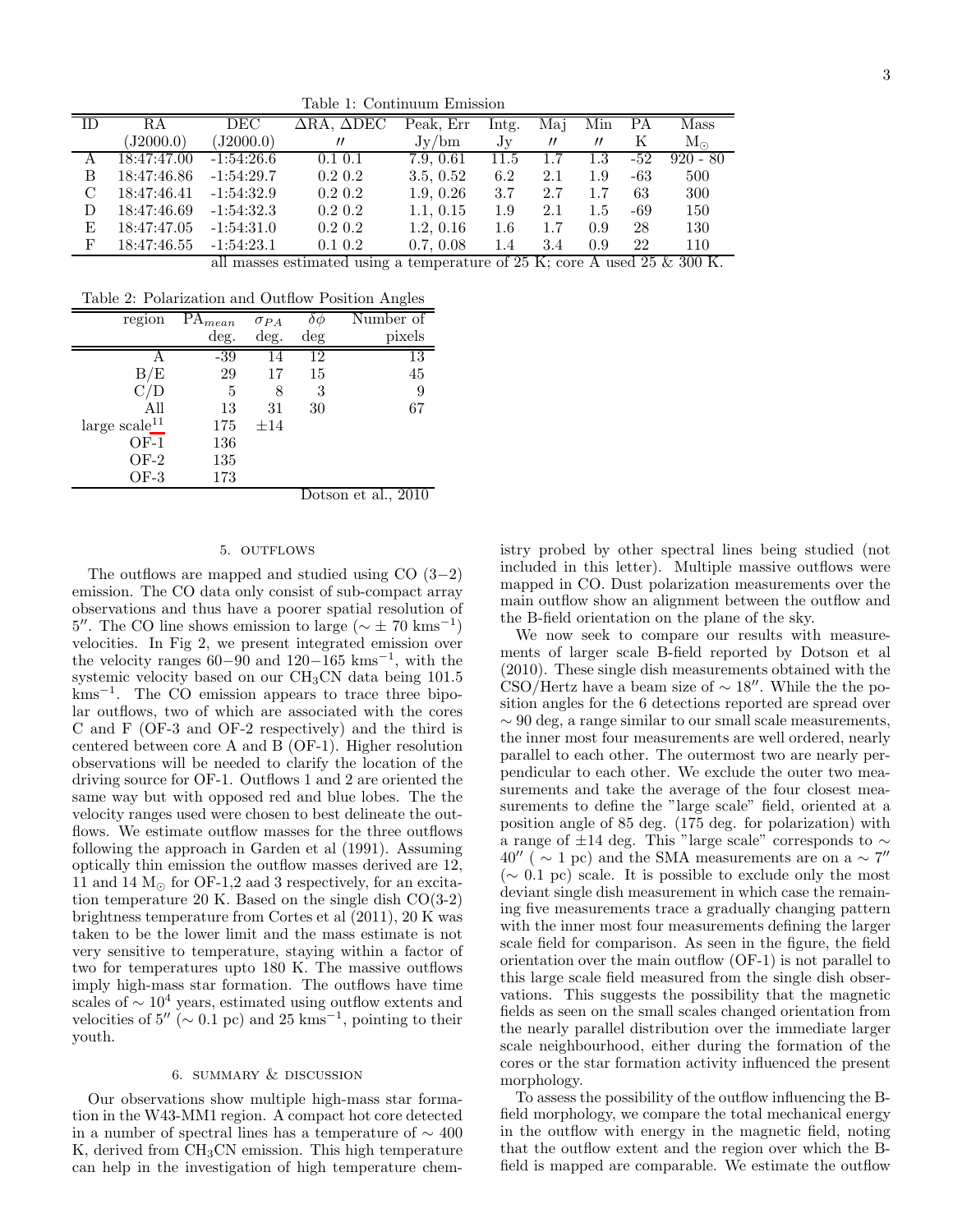energy to be  $\sim 10^{47}$  erg, (=  $Mv^2$ ), taking an outflowing mass M of 10 M<sub>☉</sub> with a velocity v of 25 kms<sup>-1</sup>. The magnetic energy calculated is also  $\sim 10^{47}$  erg, considering the volume over which the B-field is measured to be a cylinder of length  $l = 4 \times 10^4$  AU (7'') and diameter  $2 \times 10^4$ AU (4′′), as seen in the map for the B-E region, and a magnetic energy density of  $B^2/8\pi = 2 \times 10^{-6} \text{ erg.cm}^{-3}$ , using the value of B from section 3. As these energies are similar, based on these numbers it is not possible to say if the outflow influenced the orientation of the B-field. Given the uncertainties in these estimates, we would need a large difference to be able to make a more definitive statement. While the comparison is inconclusive, we note that although the outflow mapped in CO traces densities of  $\sim 10^3$  cm<sup>-3</sup> and the B-field is measured by polarization originating in a much denser medium  $(\sim 10^7 \text{ cm}^{-3})$ , it is still appropriate to compare the energies of the two. This is because, the outflow has cleared a lower density cavity in the dense medium into which it was originally driven and it could have influenced the magnetic field during its early phase. In addition, magnetic tension can couple the magnetic fields in different regions. If alignment is caused by the outflow then the field strength cannot be estimated using the C-F method. However, the estimate in section 5 is still a measure of the upper limit to the B-field, as the position angle dispersion resulting from turbulence is reduced by the outflow induced alignment. Thus, the estimates above are to be only taken as indicative of the strength of the B-field.

There are some studies of alignment between outflows and B-fields in the literature, but the results are inconclusive (see Li et al 2013 for a review and discussion; Curran & Chrysostomou 2007, Wolf et al 2003, Davidson et al 2011, Chapman et al 2013, Hull et al 2013). They are predominantly single dish observations towards low-mass star-forming regions, except the Hull et al. study which used the CARMA interferometer. There is a clear conflict between the results of the most recent Chapman et al. and the Hull et al. studies, the first showing alignment between the B-field and outflow orientations, and the second showing no correlation. As suggested by Chapman et al., (see also Li et al., 2013), the two may be reconciled by the fact that they trace different scales dominated by differrent processes. Our data correspond to the spatial scales of the Chapman et al study (∼ 10000 AU) where an alignment is seen, as in our case. However, a simple global picture - a strong magnetic field on large scales directing collapse along its orientation leading to the formation of flattened pseudo-disk structures; rotation axes aligned to the B-field by magnetic breaking and alignment of outflows to this axis - is inconsistent with our observations. This is because (1) the field orientation in our map varies on small scales, and one of the three outflows is not aligned to the other two; (2) the large scale field is not aligned to either of the directions of the outflows or to the small scale Bfield. Observations with finer spatial resolutions can help delineate potential pseudo-disk structures and study their rotation and relationship to the outflows and B-field orientations. The presence of multiple outflows within a small region presents a good opportunity to pursue this avenue.

Comments from an anonymous referee which helped improve the paper are gratefully acknowledged.

#### REFERENCES

- 
- Bally et al., 2010, A&A,518,90 Beuther, H., Schilke, P., Sridharan, T. K., Menten, K. M., Walmsley,
- C. M., Wyrowski, F., 2002, A&A, 383, 392 Beuther, H., Vlemmings, W. H. T., Rao, R., & van der Tak, F. F. S.
- 2010, ApJ, 724, L113
- Cesaroni, R.; Walmsley, C. M.; Churchwell, E, 1992, A&A, 256, 618
- Cesaroni, R.; Hofner, P.; Araya, E.; Kurtz, S, 2010, A&A, 509, 50
- Chapman, N., Davidson, J., Goldsmith, P., Houde, M., Kwon, W., Li, Z.-Y., Looney, L., Matthews, B., Matthews, T., Novak, G., Peng, R., Vaillancourt, J. and Volgenau, N., 2013, ApJ, 770, 151
- Cortes, P. & Crutcher, R., 2006, ApJ, 639, 965 Cortes, P. C., Crutcher, R. M., Shepherd, D. S., & Bronfman, L.
- 2008, ApJ, 676, 464 Cortes, P. C., Parra, R, Cortes, J. R., Hardy, E., 2010, A&A, 519,
- 35 Cortes, P., 2011, ApJ,743,194.
- Crutcher, R. M., Nutter, D. J., Ward-Thompson, D., Kirk, J. M., 2004, ApJ, 600, 279
- Curran, R. L. & Chrysostomou, A., 2007, MNRAS, 382, 699
- Davidson, J., Novak, G., Matthews, T., Matthews, B., Goldsmith, P, Chapman, N., Volgenau, N., Vaillancourt, J., Attard, M., 2011 Dotson et al, 2010, ApJS, 186, 406
- Doty, S. D., van Dishoeck, E. F., van der Tak, F. F. S., Boonman, A. M. S., 2002, A&A, 389, 446
- Garden, R. P.; Hayashi, M.; Hasegawa, T.; Gatley, I.; Kaifu, N., 1991, ApJ, 374, 540
- Girart, J. M., Beltrn, M., Zhang, Q., Rao, R., Estalella, R., 2009, Science, 324, 1408
- Girart, J. M., Frau, P., Zhang, Q., Koch, P. M., Qiu, K., Tang, Y.-W., Lai, S.-P., Ho, P. T. P, 2013, ApJ, 772, 69 Goddi, C., Greenhill, L. J., Humphreys, E. M. L., Chandler, C. J.,
- Matthews, L. D., 2011, ApJ, 739, 13 Herpin, F., Chavarra, L., van der Tak, F., Wyrowski, F., van
- Dishoeck, E. F., Jacq, T., Braine, J., Baudry, A., Bontemps, S., Kristensen, L., 2012, A&A, 542, 76
- Hildebrand, R. H., 1983, QJRAS, 24, 267
- Hull, C., Plambeck, R., Bolatto, A., Bower, G., Carpenter, J., Crutcher, R., Fiege, J., Franzmann, E., Hakobian, N., Heiles, C., Houde, M., Hughes, A., Jameson, K., Kwon, W., Lamb, J., Looney, L., Matthews, B., Mundy, L., Pillai, T., Pound, M., Stephens, I., Tobin, J., Vaillancourt, J., Volgenau, N. and Wright, M., 2013 ApJ, 768, 159
- Lai, S.-P., Girart, J. M., & Crutcher, R. M. 2003, ApJ, 598, 392
- Li, H., Goodman, A., Sridharan, T. K., Houde, M., Li, Z., Novak,
- G., 2013, Protostard and Planets VI, in press Marrone, D. P., Moran, J. M., Zhao, J.-H., & Rao, R. 2006, ApJ, 640, 308
- 
- Marrone, D. P., & Rao, R. 2008, Proc. SPIE, 7020 Mauersberger, R., Henkel, C. & Wilson, T. L., 1987, A&A, 173,352
- Motte, F., Schilke, P., Lis, D. C., 2003, ApJ, 582, 277
- Nguyen-Lu'o'ng, Q., Motte, F., Carlhoff, P., et al. 2013, ApJ, 775, 88 Ossenkopf, V. & Henning, Th., 1994, A&A, 291, 953 Qiu, K. & Zhang, Q., 2009, ApJ, 702, L66
- 
- 
- Scoville., N. Z. & Kwan, J., 1976, ApJ, 206, 718
- Scoville, N. Z. 2012, [arXiv:1210.6990](http://arxiv.org/abs/1210.6990)
- Shepherd, D., & Churchwell, E., 1996, ApJ, 472, 225<br>Sridharan, T. K., Beuther, H., Schilke, P., Menten, K. M., Wyrowski,
- Sridharan, T. K., Beuther, H., Schilke, P., Menten, K. M., Wyrowski, F, 2002, ApJ, 566,931
- Tang, Y.-W., Ho, P. T. P., Girart, J. M., et al. 2009, ApJ, 695, 1399 Tang, Y.-W., Ho, P. T. P., Koch, P. M., et al. 2009, ApJ, 700, 251
- 
- Tang, Y, Ho, P. T. P., Koch, P., Guilloteau, S, Dutrey, A, 2013, ApJ,763, 135
- Wilson, T. L., Henkel, C., Huttemeister, S., Dahmen, G., Linhart, A., Lemme, C., Schmid-Burgk, J., 1993, A&A, 276, L29 Wolf, S., Launhardt, R. and Henning, T., 2003, ApJ., 592, 233
- 
- Zhang, Q., Hunter, T. R., Brand, J., Sridharan, T. K., Cesaroni, R., Molinari, S., Wang, J., Kramer, M., 2005, ApJ, 625, 864
- Zhang, B., Moscadelli, L., Sato, M., et al. 2013, [arXiv:1312.3849](http://arxiv.org/abs/1312.3849)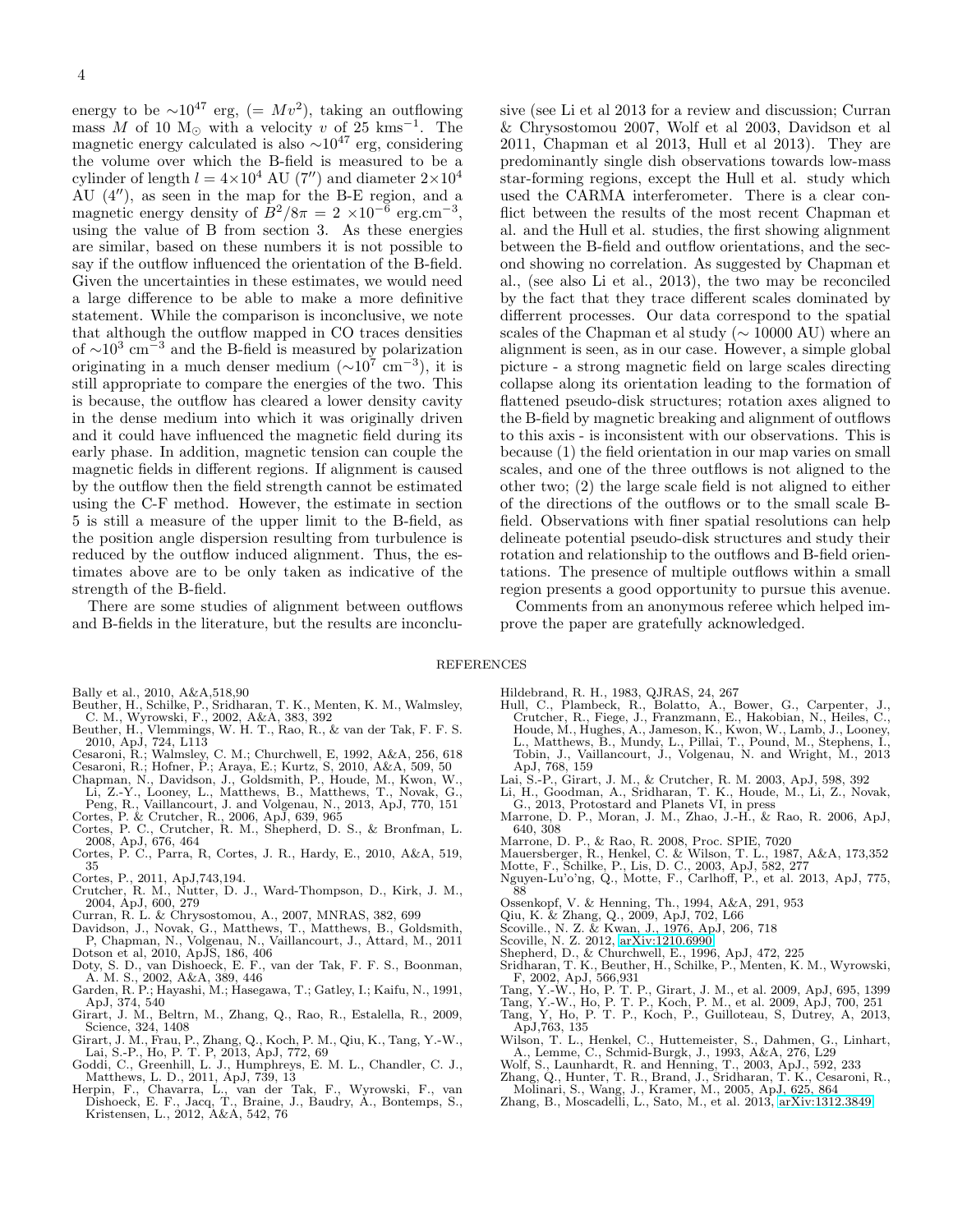

FIG. 1.— The grey scale image and the black contours show the 345 GHz continuum emission. Continuum peaks brighter than the level of the highest negative contour were fitted and labeled A-G (listed in Table 1). The CH<sub>3</sub>CN emission integrated over the first four K-components<br>is shown as white contours. The continuum contour levels start at -0.4 Jy/beam shown at the bottom left (smaller beam  $\text{- } CH_3CN$ ).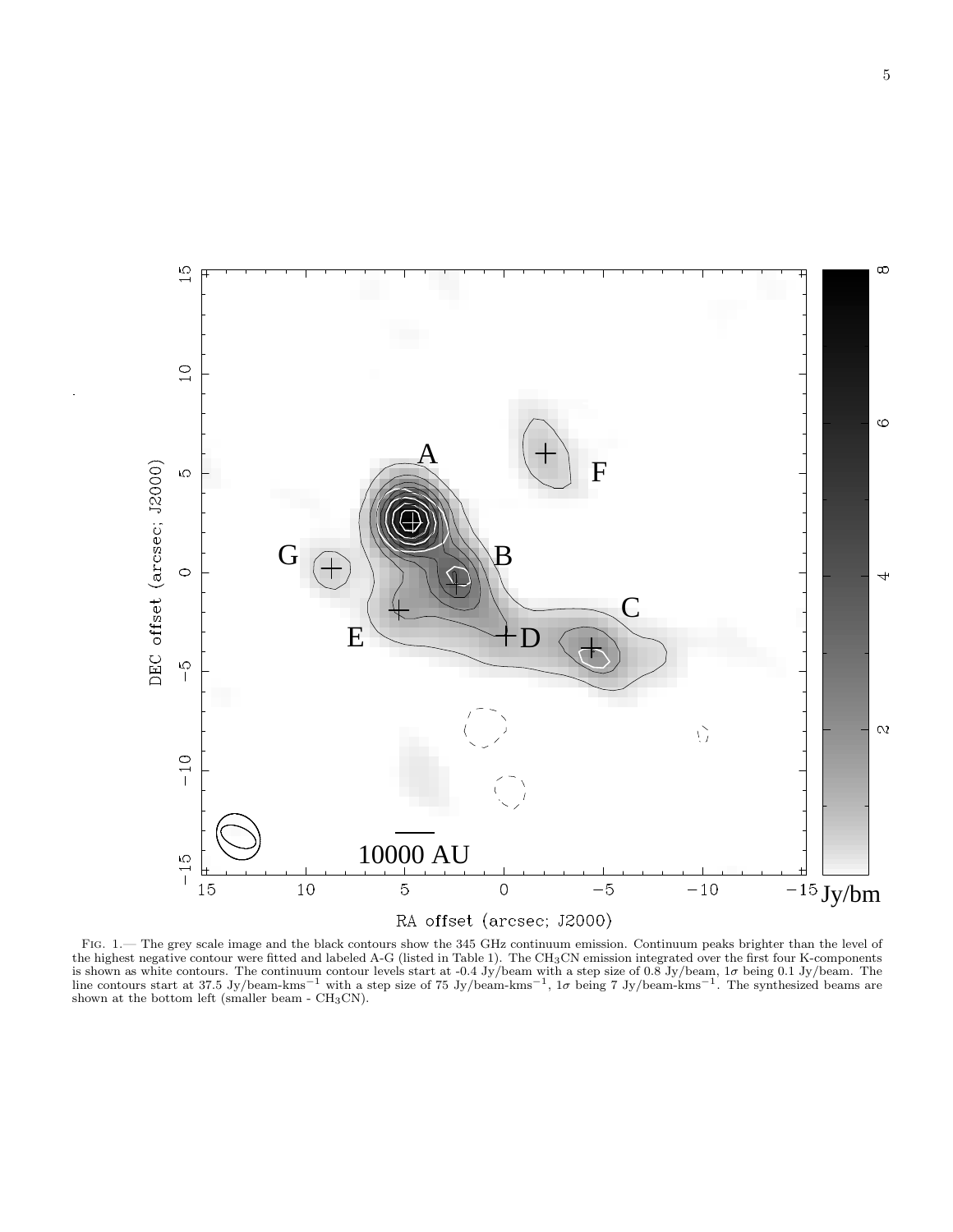

Fig. 2.— Continuum emission, B-field and CO outflows. The CO contours start at 40 Jy/beam-kms−<sup>1</sup> and the step size is 40 Jy/beamkms<sup>−1</sup>, 1σ being 10 Jy/beam-kms<sup>−1</sup>. The B-field orientations are shown as line segments with lengths proportional to fractional polarization. Thick and thin segments mark  $> 3\sigma$  and  $2\sigma$ -3 $\sigma$  measurements, respectively. The orientation of the large scale B-field and its range are also shown. The synthesized beams are shown at the bottom left (filled - continuum). A color version of this figure is available on-line.